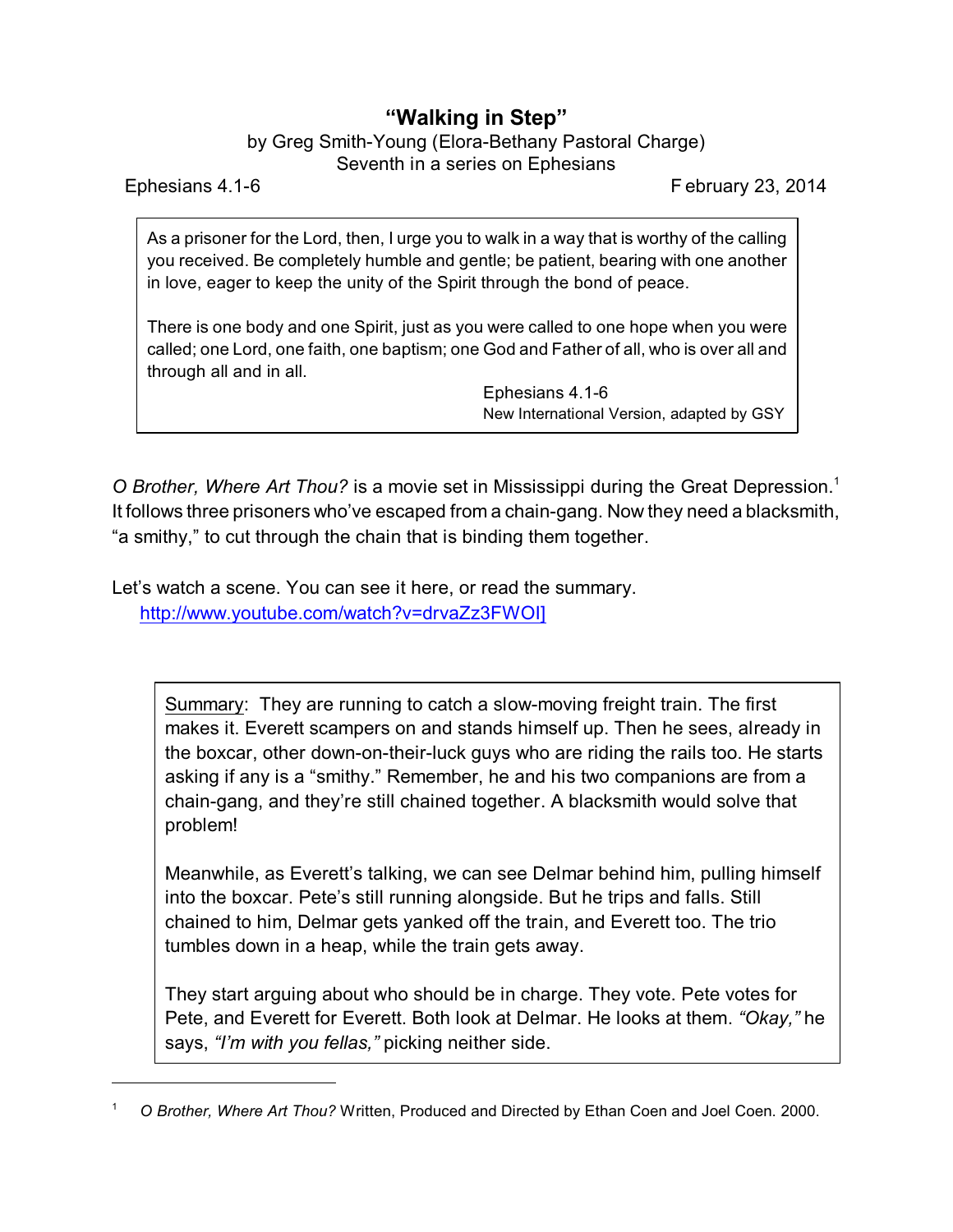*"Okay, I'm with you fellas . . ."*

I think we've got ourselves there a picture of church! We are followers of Jesus. The Holy Spirit has bound us together. Sometimes we trip and fall, and end up in a heap. Still, we're bound. Funny thing is, I think that's the way he's meaning us to be.

II

That Bible passage we heard is a classic about our unity in the church-community of Jesus.<sup>2</sup> We are one. We can think about our particular congregation, and the unity we have with each other. We can think about the big organization we are part of, The United Church of Canada. We put unity in our name! We can think of our community with other Christians nearby – Presbyterians, Pentecostals, Catholics, charismatics, Baptists, Anglicans, Lutherans, Mennonites and so on. We can think of the global family of Jesusfollowers, some a lot like us, most very different. Whatever scope we're thinking of, we are all one in Jesus. That's worth celebrating!

Sometimes, though, we see we're chained with people we'd rather get away from. Some with whom we share the name of Christ are weird, disagreeable, troubling, embarrassing, infuriating, and just plain wrong sometimes. I could give some examples, but you can think of your own. Ever heard something, and said to yourself, *"I'm not that sort of Christian!"*? "That sort of Christian" is who I mean. (Don't worry, they'd probably say the same about you and me.)

Still, we're bound together, even when we're tripping and falling over each other.

III

We best remember that God created the whole human family to be one. Not duplicate copies of each other, though. God fashions humans to grow into a wondrous diversity, different from each other – individuals, communities, nations, cultures. Yet our differences are to serve our oneness. God made us for flourishing, for wholeness, for peace. We only flourish when we bless one another. We are only whole when we complete each other. We only know peace when we are right with each other.

Too often and tragically, we trample this. Instead of welcoming, we fear and frighten. We make differences into divisions. We hoard abundance, and fight over scarcity. We shout well and listen poorly. We envy. We scheme. We tread each other down. We build walls,

<sup>2</sup> John R. W. Stott, The Message of Ephesians (Leicester, England: Inter-Varsity, 1979), p. 147.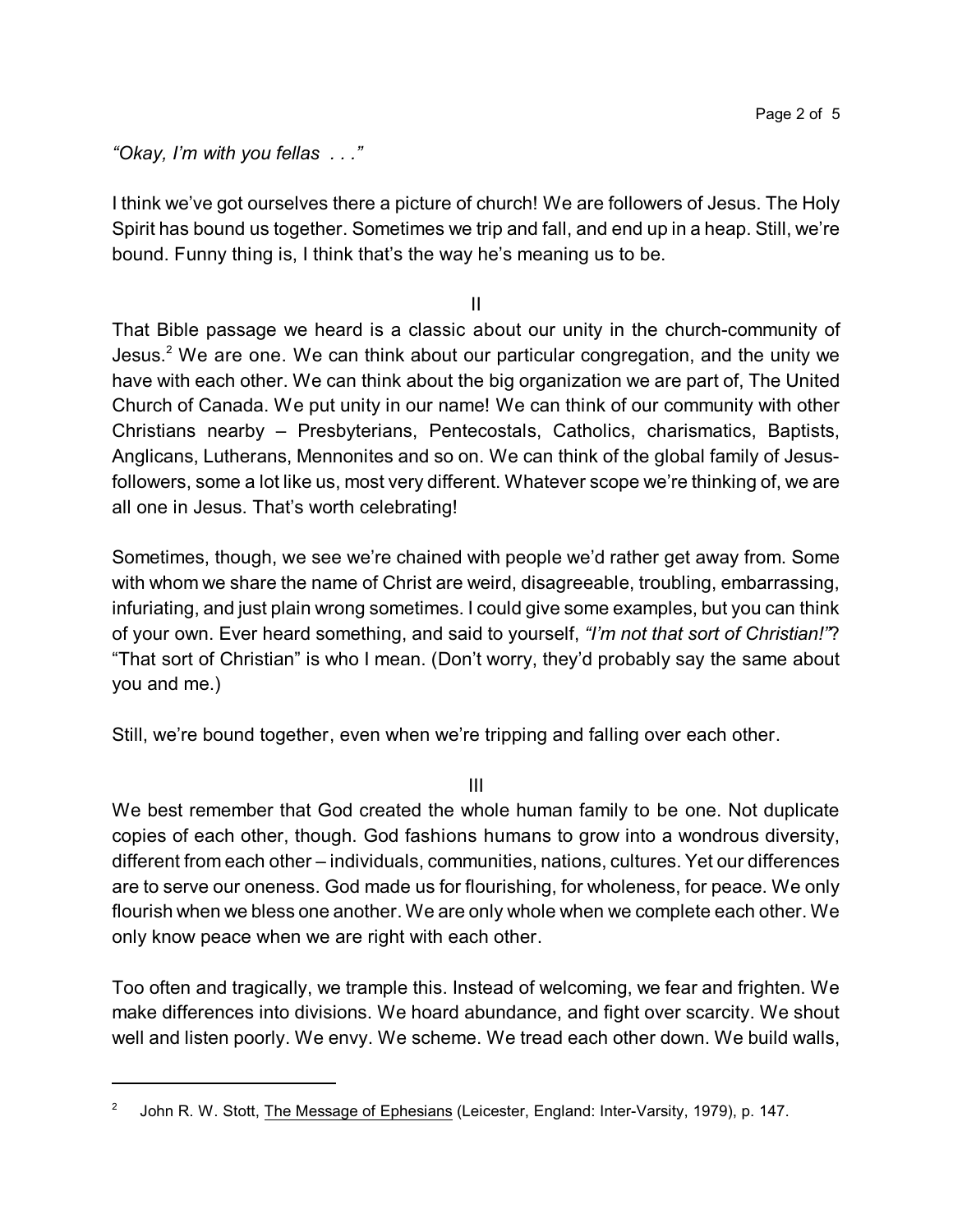and throw stones, and worse.

This letter to the Ephesians we've been reading is about God bringing everything back together, in Jesus. Groups of people, the entire cosmos, and each of us. Jesus is our peace. He has torn down the wall of hostility. He took our hatreds toward each other and turned them upon himself. In his own death, he killed their power. Jesus is making us into a new humanity, reconciling us together. From the very beginning, God's dream and determination has been *"to bring all things in heaven and on earth together under one head, the Messiah Jesus."* <sup>3</sup>

IV

God makes the Jesus-community to be a monument to this. We are the launch and the symbol of Jesus' all-reconciling, all-gathering mission. See why our unity is so important? If we're not walking together with our sisters and brothers, then we are not being who God made us to be.

Our unity is not something we create. We are one. God, in Jesus and by the Spirit, makes us one. "*There is one body*." Notice Paul's wording. He doesn't say, "There should be one body." He doesn't say, "Get working to become one body." What he says already is. "*There is one body*." That's us: us here, and us throughout the world. One body! With the Messiah as the one Head – the source, the authority – of the one body.

*There is one Spirit,* the Holy Spirit who brings us together. *4*

*There is one hope,* the world-changing, life-saving, creation-healing, reconciling Jesus.

*There is one Lord.* Jews use "the Lord" as a respectful way of speaking the name of God. Remarkably and radically, Jesus-following Jews started calling him their one Lord.

*There is one faith* — Not a collection of beliefs we sign on to, but faith as trust. Faith makes a relationship work. We trust in the same Lord.

*There is one baptism.* Baptism brings us into the community, the Body. We have different ways of doing baptism, and different understandings of it. No matter, we're all talking about the same baptism.

<sup>3</sup> This paragraph alludes to themes throughout Ephesians 1-3. The quote at the end is from 1.9-10.

**Stott 150.**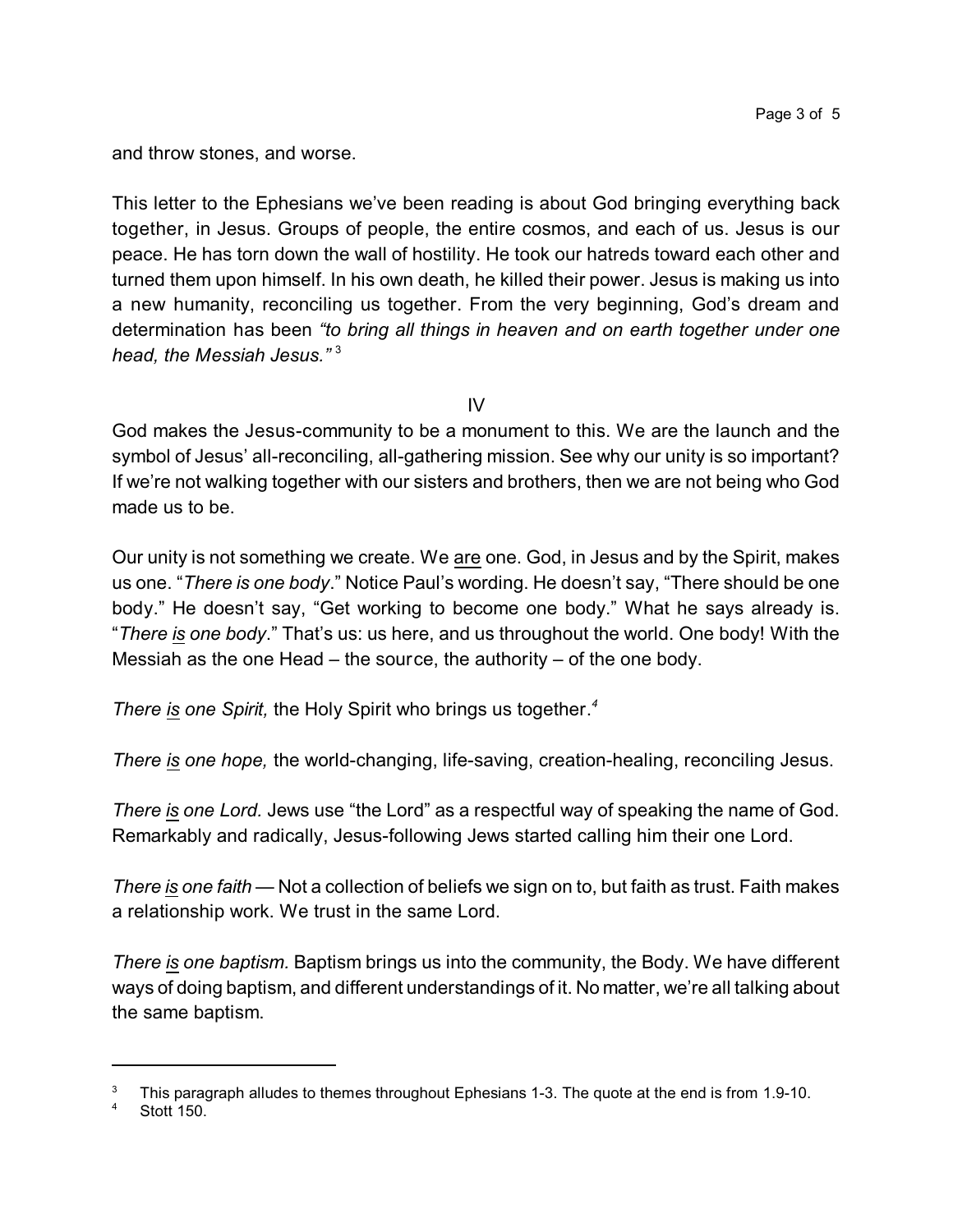*There is one God and Father of all, who is over all and through all and in all.* Paul finishes with a crescendo: the wideness of God's grace, the expansiveness of God's purposes, the reach and closeness of God's presence.

Notice the hints of the Trinity: one Spirit, one Lord, one Father. The Three who are One God. The church's oneness is an expression of God's oneness.<sup>5</sup>

We do not unite ourselves. God makes us one. God gives us our unity.

 $\vee$ 

Still, we have work to do. Our calling includes maintaining and growing our God-given unity. Everett, Delmar and Pete were chained together, but they weren't doing so well at walking together.

Eugene Peterson tells this story. $6$  He and his wife Jan had a practice of walking to a park down from their place. They'd stroll around the pond, watch the birds and plant life, and talk about life together.

One day, as they were walking, a man on a bike went past. He suddenly stopped, and waited for them. Without any introduction or small talk, he blurted out, *"How long have you been married?"* Startled, they nonetheless replied courteously. *"Thirty-three years."*

*"I knew it!"* he said. *"Do you realize that you walk in perfect step with one another? I mean absolutely synchronized perfect. My wife and I have been married five years and we haven't got it down yet. We are always just micro-seconds off."* With that, he rode away.

Walking-in-step is no big deal, but it is a sign of something. Both couples – the 5-year and 33-year ones – are just as married, just as united. But years of practicing together gives a deeper unity.

We learn to walk together only with practice. And yes, we trip and fall over each other. Remember, we're walking with people who are weird, disagreeable, troubling, embarrassing, infuriating, and just plain wrong. People just like us.

<sup>5</sup> Ibid, 151.

Paraphrased from Eugene H. Peterson, Practice Resurrection: a conversation on growing up in Christ (Grand Rapids, MI: Eerdmans, 2010), pages 178-79.